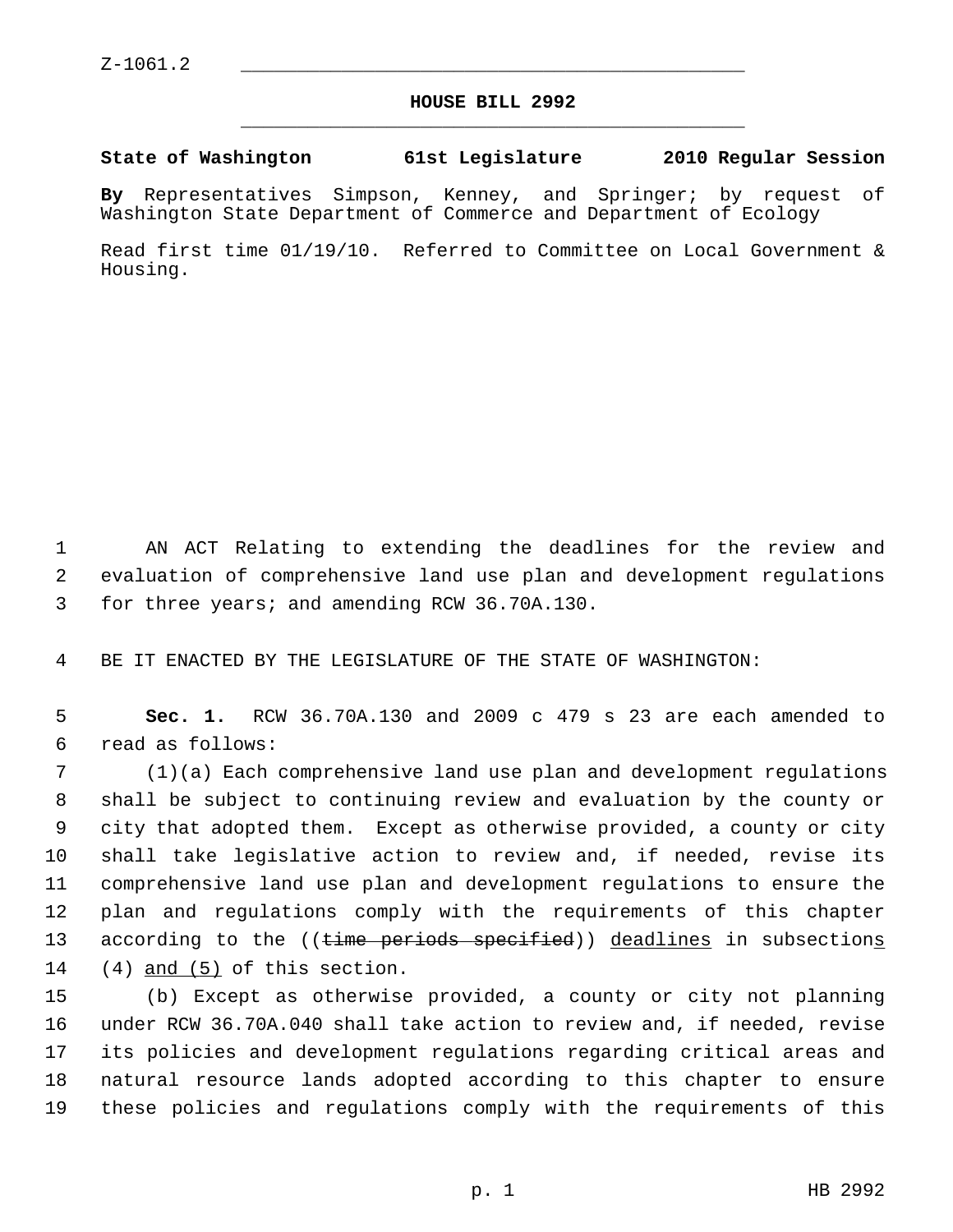1 chapter according to the ((time periods specified)) deadlines in 2 subsections (4) and (5) of this section. Legislative action means the 3 adoption of a resolution or ordinance following notice and a public 4 hearing indicating at a minimum, a finding that a review and evaluation 5 has occurred and identifying the revisions made, or that a revision was 6 not needed and the reasons therefor.

 7 (c) The review and evaluation required by this subsection may be 8 combined with the review required by subsection (3) of this section. 9 The review and evaluation required by this subsection shall include, 10 but is not limited to, consideration of critical area ordinances and, 11 if planning under RCW 36.70A.040, an analysis of the population 12 allocated to a city or county from the most recent ten-year population 13 forecast by the office of financial management.

14 (d) Any amendment of or revision to a comprehensive land use plan 15 shall conform to this chapter. Any amendment of or revision to 16 development regulations shall be consistent with and implement the 17 comprehensive plan.

18 (2)(a) Each county and city shall establish and broadly disseminate 19 to the public a public participation program consistent with RCW 20 36.70A.035 and 36.70A.140 that identifies procedures and schedules 21 whereby updates, proposed amendments, or revisions of the comprehensive 22 plan are considered by the governing body of the county or city no more 23 frequently than once every year. "Updates" means to review and revise, 24 if needed, according to subsection  $(1)$  of this section, and the  $($  (time 25 periods specified)) deadlines in subsections (4) and (5) of this 26 section or in accordance with the provisions of subsection( $(s - (5)$  and  $27 +8)$ ) (6) of this section. Amendments may be considered more 28 frequently than once per year under the following circumstances:

29 (i) The initial adoption of a subarea plan that does not modify the 30 comprehensive plan policies and designations applicable to the subarea; 31 (ii) The adoption or amendment of a shoreline master program under

32 the procedures set forth in chapter 90.58 RCW;

33 (iii) The amendment of the capital facilities element of a 34 comprehensive plan that occurs concurrently with the adoption or 35 amendment of a county or city budget; and

36 (iv) ((Until June 30, 2006, the designation of recreational lands 37 under RCW 36.70A.1701. A county amending its comprehensive plan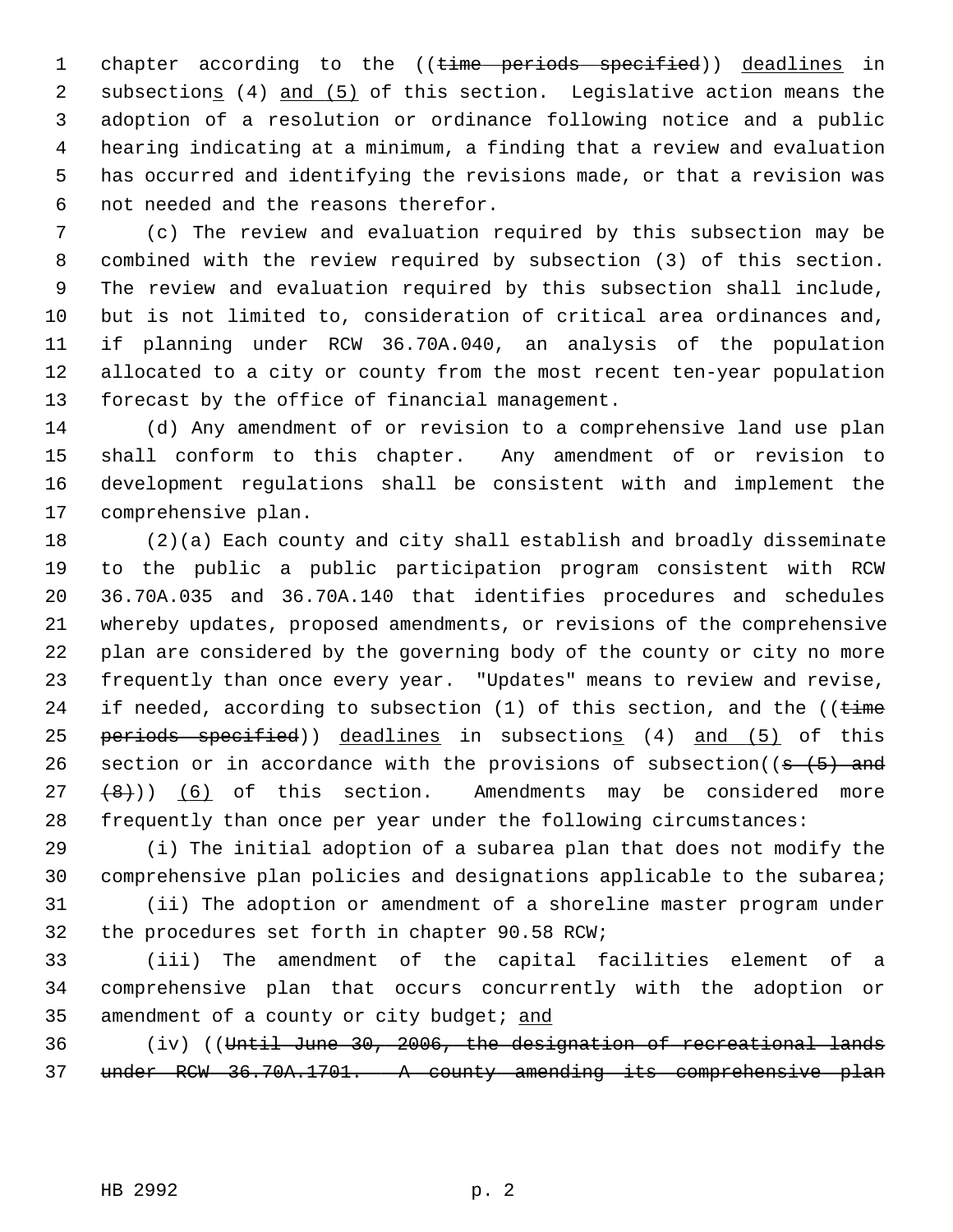1 pursuant to this subsection  $(2)(a)(iv)$  may not do so more frequently

2 than every eighteen months; and

 $\{\overline{v}\}\$  ( $\{\overline{v}\}\$ )) The adoption of comprehensive plan amendments necessary to 4 enact a planned action under RCW 43.21C.031(2), provided that 5 amendments are considered in accordance with the public participation 6 program established by the county or city under this subsection (2)(a) 7 and all persons who have requested notice of a comprehensive plan 8 update are given notice of the amendments and an opportunity to 9 comment.

10 (b) Except as otherwise provided in (a) of this subsection, all 11 proposals shall be considered by the governing body concurrently so the 12 cumulative effect of the various proposals can be ascertained. 13 However, after appropriate public participation a county or city may 14 adopt amendments or revisions to its comprehensive plan that conform 15 with this chapter whenever an emergency exists or to resolve an appeal 16 of a comprehensive plan filed with a growth management hearings board 17 or with the court.

18 (3)(a) Each county that designates urban growth areas under RCW 19 36.70A.110 shall review, at least every ten years, its designated urban 20 growth area or areas, and the densities permitted within both the 21 incorporated and unincorporated portions of each urban growth area. In 22 conjunction with this review by the county, each city located within an 23 urban growth area shall review the densities permitted within its 24 boundaries, and the extent to which the urban growth occurring within 25 the county has located within each city and the unincorporated portions 26 of the urban growth areas.

27 (b) The county comprehensive plan designating urban growth areas, 28 and the densities permitted in the urban growth areas by the 29 comprehensive plans of the county and each city located within the 30 urban growth areas, shall be revised to accommodate the urban growth 31 projected to occur in the county for the succeeding twenty-year period. 32 The review required by this subsection may be combined with the review 33 and evaluation required by RCW 36.70A.215.

34 (4) ((The department shall establish a schedule for)) Except as 35 provided in subsection (6) of this section, counties and cities ( $(\pm \theta)$ ) 36 shall take action to review and, if needed, revise their comprehensive 37 plans and development regulations to ensure the plan and regulations 38 comply with the requirements of this chapter((<del>. Except as provided in</del>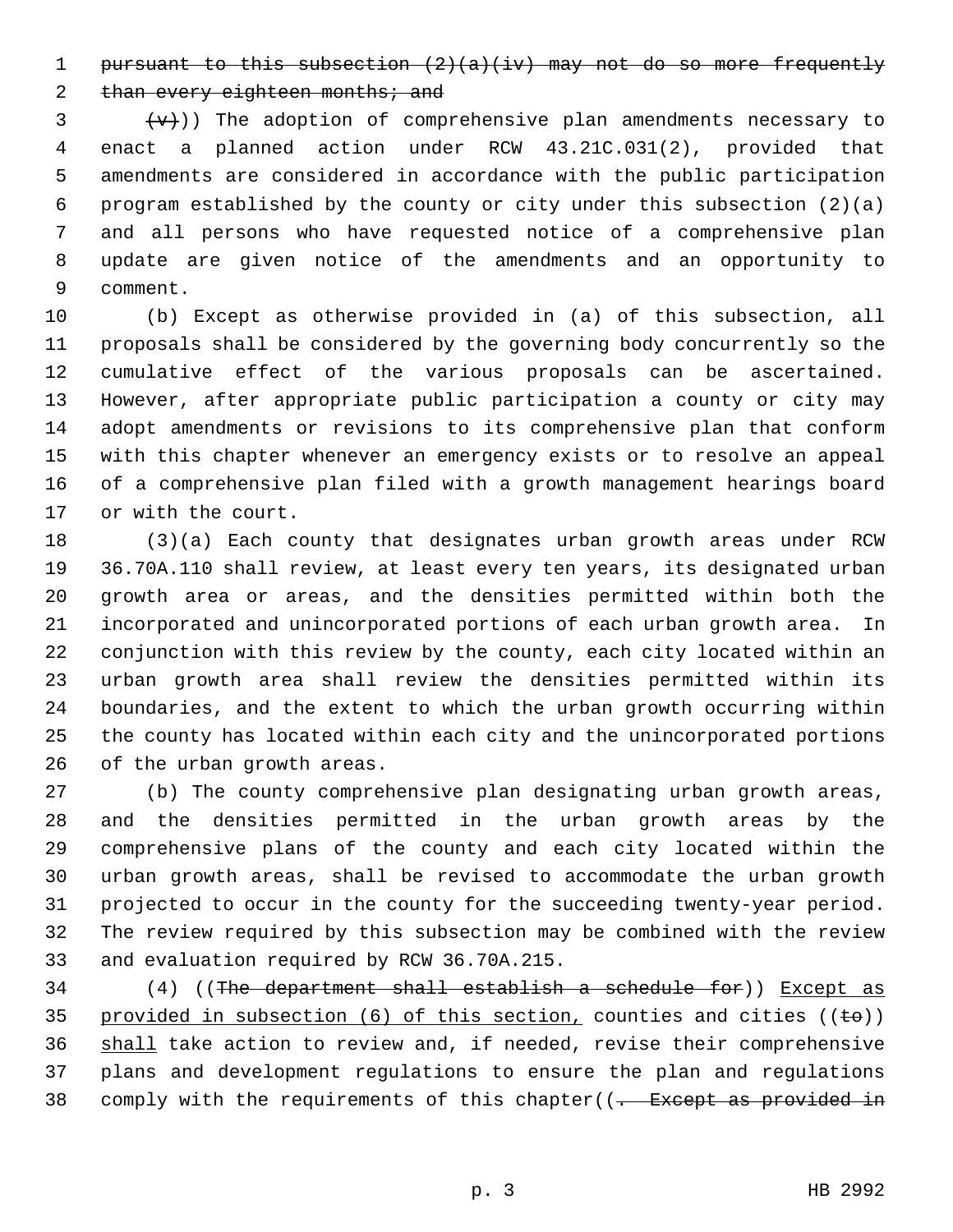1 subsections (5) and (8) of this section, the schedule established by 2 the department shall provide for the reviews and evaluations to be

3 completed)) as follows:

4 (a) On or before December 1, 2004, ((and every seven years 5 thereafter,)) for Clallam, Clark, Jefferson, King, Kitsap, Pierce, 6 Snohomish, Thurston, and Whatcom counties and the cities within those 7 counties;

8 (b) On or before December 1, 2005, ((and every seven years 9 thereafter,)) for Cowlitz, Island, Lewis, Mason, San Juan, Skagit, and 10 Skamania counties and the cities within those counties;

11 (c) On or before December 1, 2006, ((and every seven years 12 thereafter,)) for Benton, Chelan, Douglas, Grant, Kittitas, Spokane, 13 and Yakima counties and the cities within those counties; and

14 (d) On or before December 1, 2007, ((and every seven years 15 thereafter,)) for Adams, Asotin, Columbia, Ferry, Franklin, Garfield, 16 Grays Harbor, Klickitat, Lincoln, Okanogan, Pacific, Pend Oreille, 17 Stevens, Wahkiakum, Walla Walla, and Whitman counties and the cities 18 within those counties.

19 (5) Except as otherwise provided in subsection (6) of this section, following the review of comprehensive plans and development regulations required by subsection (4) of this section, counties and cities shall 22 take action to review and, if needed, revise their comprehensive plans and development regulations to ensure the plan and regulations comply with the requirements of this chapter as follows:

 (a) On or before December 1, 2014, and every seven years 26 thereafter, for Clallam, Clark, Jefferson, King, Kitsap, Pierce, Snohomish, Thurston, and Whatcom counties and the cities within those counties;

29 (b) On or before December 1, 2015, and every seven years 30 thereafter, for Cowlitz, Island, Lewis, Mason, San Juan, Skagit, and 31 Skamania counties and the cities within those counties;

32 (c) On or before December 1, 2016, and every seven years 33 thereafter, for Benton, Chelan, Douglas, Grant, Kittitas, Spokane, and 34 Yakima counties and the cities within those counties; and

35 (d) On or before December 1, 2017, and every seven years 36 thereafter, for Adams, Asotin, Columbia, Ferry, Franklin, Garfield, 37 Grays Harbor, Klickitat, Lincoln, Okanogan, Pacific, Pend Oreille,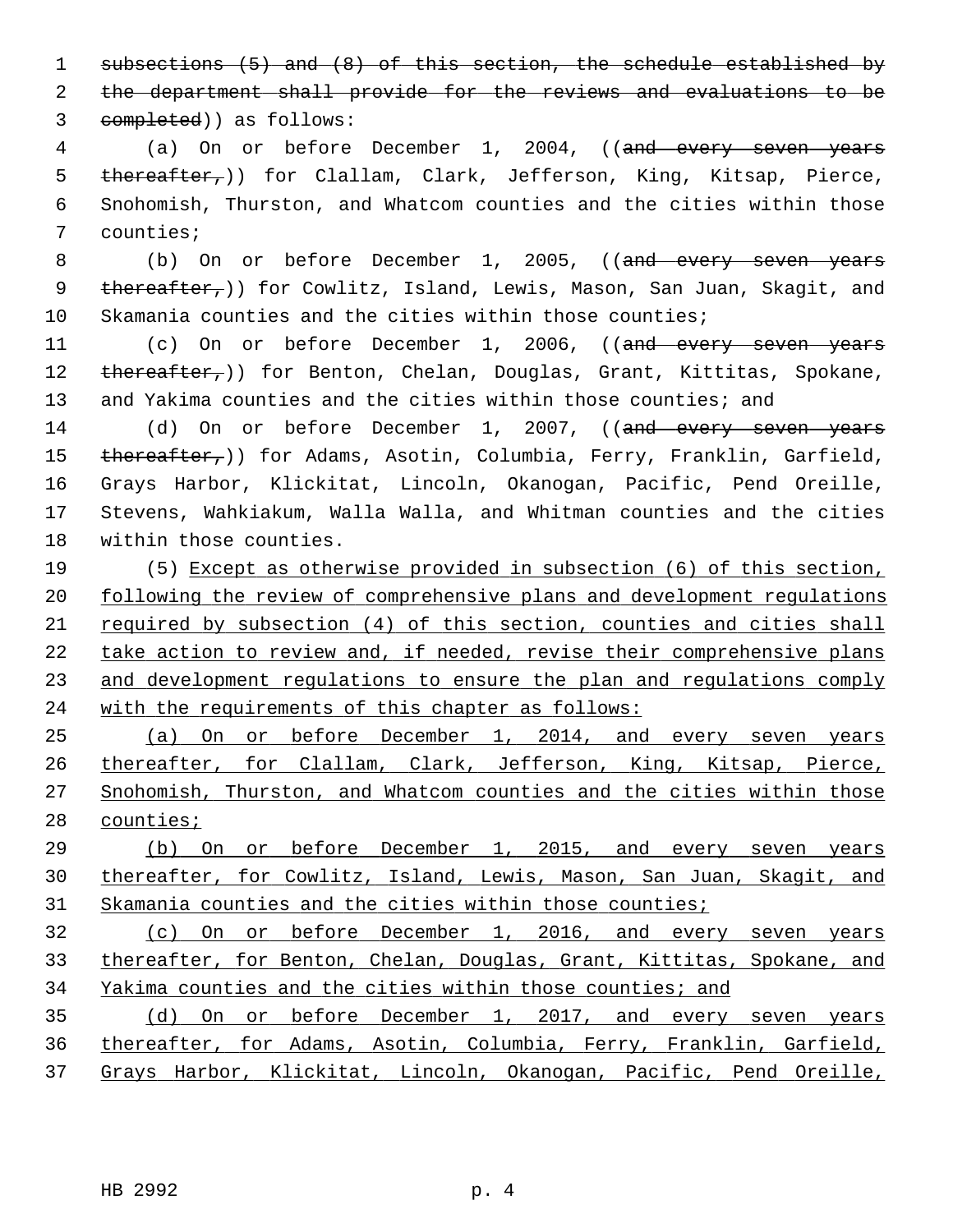1 Stevens, Wahkiakum, Walla Walla, and Whitman counties and the cities

2 within those counties.

 3 (6)(a) Nothing in this section precludes a county or city from 4 conducting the review and evaluation required by this section before 5 the ((time limits)) deadlines established in subsections (4) and (5) of 6 this section. Counties and cities may begin this process early and may 7 be eligible for grants from the department, subject to available 8 funding, if they elect to do so.

9 (b) A county that is subject to a ((schedule)) deadline established 10 ((by the department under)) in subsection  $(4)(b)$  through  $(d)$  of this 11 section and meets the following criteria may comply with the 12 requirements of this section at any time within the thirty-six months 13 following the ((date)) deadline established in ((the applicable 14 schedule)) subsection (4) of this section: The county has a population 15 of less than fifty thousand and has had its population increase by no 16 more than seventeen percent in the ten years preceding the ((date)) 17 deadline established in ((the applicable schedule)) subsection (4) of 18 this section as of that date.

19 (c) A city that is subject to ((a schedule established by the 20 department under)) a deadline established in subsection  $(4)(b)$  through 21 (d) of this section and meets the following criteria may comply with 22 the requirements of this section at any time within the thirty-six 23 months following the ((date)) deadline established in ((the applicable 24 schedule)) subsection (4) of this section: The city has a population 25 of no more than five thousand and has had its population increase by 26 the greater of either no more than one hundred persons or no more than 27 seventeen percent in the ten years preceding the ((date)) deadline 28 established in ((the applicable schedule)) subsection (4) of this 29 section as of that date.

30 (d) A county or city that is subject to a deadline established in subsection (4)(d) of this section and that meets the criteria established in subsection (6)(b) or (c) of this section may comply with the requirements of subsection (4)(d) of this section at any time within the thirty-six months after the extension provided in subsection  $(6)(b)$  or  $(c)$  of this section.

36 (e) State agencies are encouraged to provide technical assistance 37 to the counties and cities in the review of critical area ordinances, 38 comprehensive plans, and development regulations.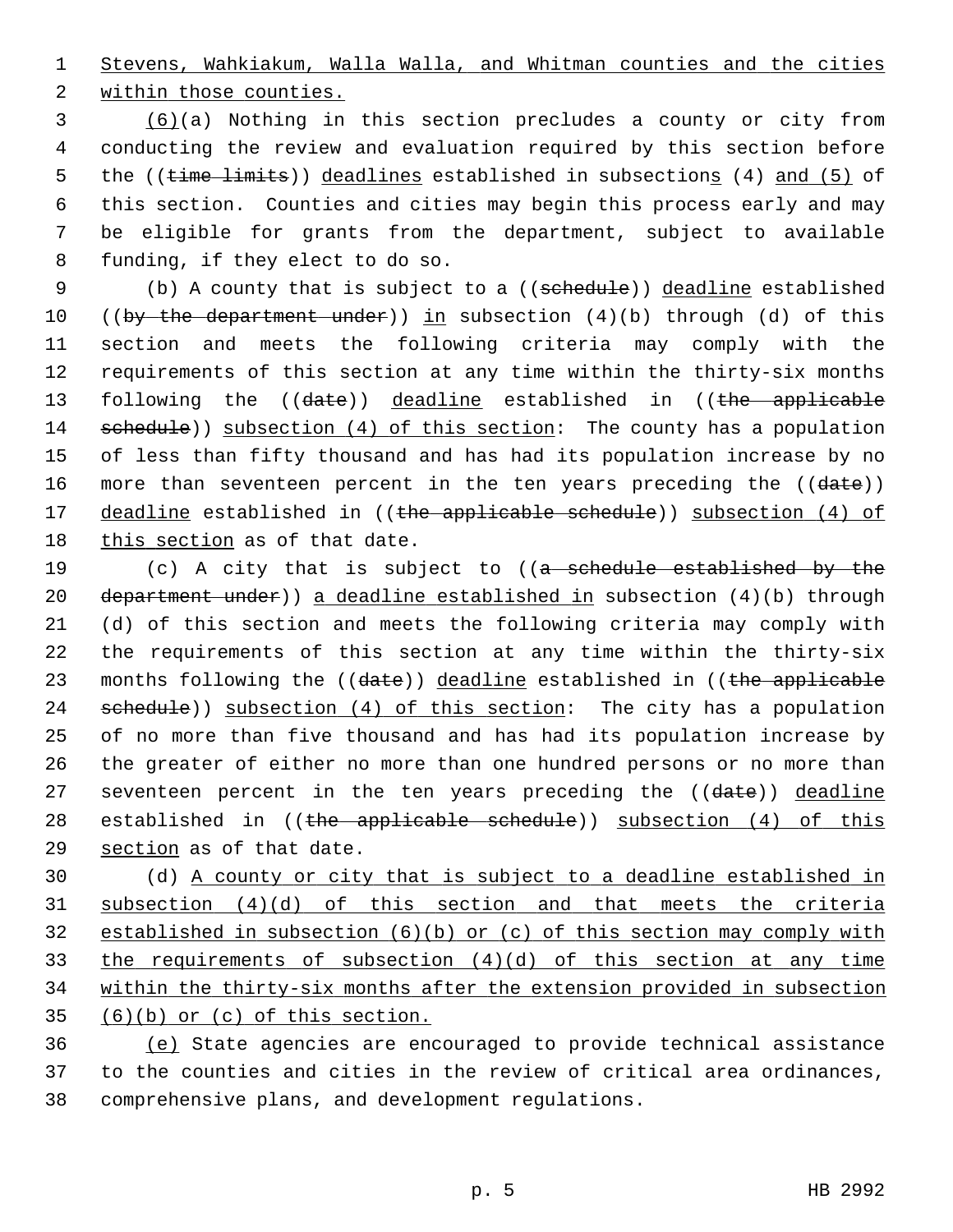1 (((6) A county or city subject to the time periods in subsection  $2 + (4)(a)$  of this section that, pursuant to an ordinance adopted by the 3 county or city establishing a schedule for periodic review of its 4 comprehensive plan and development regulations, has conducted a review 5 and evaluation of its comprehensive plan and development regulations 6 and, on or after January 1, 2001, has taken action in response to that 7 review and evaluation shall be deemed to have conducted the first 8 review required by subsection (4)(a) of this section. Subsequent 9 review and evaluation by the county or city of its comprehensive plan 10 and development regulations shall be conducted in accordance with the 11 time periods established under subsection (4)(a) of this section.))

12 (7)(a) The requirements imposed on counties and cities under this 13 section shall be considered "requirements of this chapter" under the 14 terms of RCW 36.70A.040(1). Only those counties and cities that meet 15 the following criteria may receive grants, loans, pledges, or financial 16 guarantees under chapter 43.155 or 70.146 RCW:

17  $((+a))$  (i) Complying with the ((schedules)) deadlines in this 18 section;

19  $((+b))$  (ii) Demonstrating substantial progress towards compliance 20 with the schedules in this section for development regulations that 21 protect critical areas; or

 $((\{e\})$  (iii) Complying with the extension provisions of subsection  $((+5))$   $(6)(b)$   $((\theta f))_L$   $(c)$  or  $(d)$  of this section ((may receive grants, loans, pledges, or financial guarantees under chapter 43.155 or 25 70.146 RCW)).

26 (b) A county or city that is fewer than twelve months out of 27 compliance with the schedules in this section for development 28 regulations that protect critical areas is making substantial progress 29 towards compliance. Only those counties and cities in compliance with 30 the schedules in this section may receive preference for grants or 31 loans subject to the provisions of RCW 43.17.250.

32 ( $($ ( $\{$ 8) Except as provided in subsection  $(5)$ (b) and  $(e)$  of this 33 section:

 $(a)$  Counties and cities required to satisfy the requirements of 35 this section according to the schedule established by subsection  $(4)(b)$ 36 through (d) of this section may comply with the requirements of this 37 section for development regulations that protect critical areas one